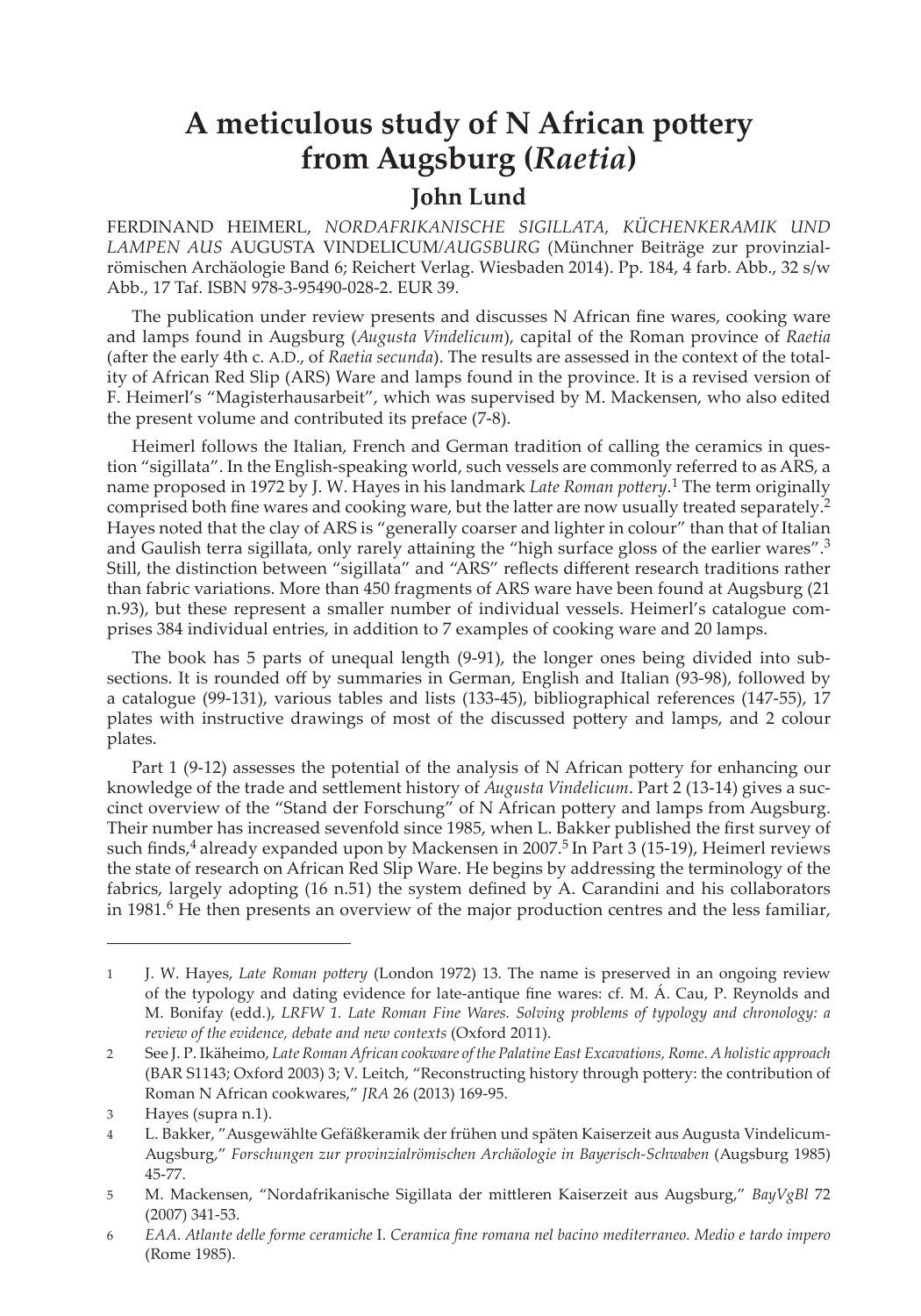presumably mainly minor, kiln sites, which did not play a rôle in long-distance trade (16 n.53; 19 n.91). This is followed by a careful presentation of the available archaeometric analyses. Heimerl notes (19) that one of the unresolved issues is the location of the workshops producing the fabrics A1 and A2; he leans towards identifying N Tunisia, perhaps the region of Carthage, as a likely candidate (19 nn. 84-86; 49 n. 463).<sup>7</sup>

The core is Part 4 (21-61), Heimerl's analysis of the ARS fine, cooking ware and lamps found at Augsburg. It is largely based on his personal inspection of the material, supplemented by scientific clay analyses of selected examples (Table 1), which led to the identification of vessels from the kiln sites at Sidi Khalifa (Hayes 50B, 58B, 61B, 61 transitional, 91), Oudna (Hayes 50B, 61), El Mahrine (Hayes 52B, 61A/B, 91A/B, 91A/B/E1) and Henchir el Guellal (Hayes 58A). The finds are reviewed, beginning with those of fabric A1, continuing with the N Tunisian fabrics D1 and D2, and concluding with the Central Tunisian fabrics C1, C2 and C3/4.<sup>8</sup> The date range of each form represented in the material is assessed in depth.9 As the contexts of the finds at Augsburg were mostly disturbed or could not be taken into account for other reasons (66 n.627), the suggested dates are based on chronological evidence from elsewhere, on which the author is remarkably well informed. He proceeds to a similar discussion of the typology and chronology of the N African cooking ware  $(47-51)^{10}$  and lamps (51-61) from Augsburg. Most of the latter belong to Hayes IA/B (*Atlante* VIII A1 and A2), dated (possibly a little late) to the first half of the 5th c. The most interesting of these is a lamp with a *menorah* as discus motif, one of the few finds from *Raetia secunda* with clear Jewish connotations.11 The material also comprises a lamp of a transitional *Atlante* VIII, "Lampen mit durchlochtem Griffzapfen" and two examples of Hayes II (*Atlante* X), at times referred to as Christian.<sup>12</sup>

Part 5 (63-91) comprises Heimerl's archaeological and historical evaluation of his findings. He concludes that the earliest occurrences of ARS in Augsburg go back to the late 1st or early 2nd c. A.D. Their number increased from the second quarter of the 3rd c. (and particularly in the 4th c.) to the first half of the 5th. Finds originating from workshops in Central Tunisia constituted the majority at first, but N Tunisian products played a dominating rôle from the middle of the 4th into the 5th c. However, N African fine wares, cooking ware and terracotta lamps datable to the second half of the 5th c. have not been found at Augsburg (74). Heimerl regards some of the earliest examples (e.g., inkwells of the rare Hayes 124) as likely to be personal possessions of travellers, but, following Mackensen's lead, he considers the fine wares from the second quarter of the 3rd c. on to be objects of trade, with the possible exception of the relatively few occurrences of African cooking ware. Since contemporaneous N African transport amphorae are rarely found in Raetia (72), it seems unlikely that the fine ware, cooking ware and lamps reached Augsburg by riding 'piggy-back' on other commodities (or at least those transported in amphora). Incidentally, it is not easy to find support for the 'piggy-back' theory

<sup>7</sup> As suggested by Hayes (supra n.1) 298.

<sup>8</sup> The distinction between N, Central and S Tunisia was originally suggested by Hayes (supra n.1) 296-99. For an assessment of the fineware production away from the Tunisian coast, see M. Bonifay, "Africa: patterns of consumption in coastal regions versus inland regions: the ceramic evidence (300-700 A.D.)," in L. Lavan (ed.), *Local economies? Production and exchange of inland regions in late antiquity* (LAA 10; Leiden 2013) 540-47.

<sup>9</sup> Fabric A1: Hayes Forms 8A, 14A and 124; fabrics C1 and C2: Hayes 45A, 48A, 50A; fabric C3/4: Hayes 50B, 58A, 72B; fabric D1 and D2: variants of Hayes 50B and 52B, 58B, 59A/B, 61A, 61B, 67, variants of Hayes 67, an unclassified plate, stamped base fragments of Hayes 59/61/67, Hayes 67/71, unclassified small bowls, Hayes 91 A/B and variants of Hayes 91.

<sup>10</sup> Two are classified as Bonifay's Culinaire A (Hayes 23B) and 5 as Bonifay's Culinaire B (Hayes 181 with variants of this, and 182).

<sup>11</sup> For N African lamps with this motif, see J. Lund, "A synagogue at Carthage? Menorah-lamps from the Danish excavations," *JRA* 8 (1995) 245-62.

<sup>12</sup> To the references concerning this category may now be added J. Bussière and J. C. Rivel, *Répertoire de fleurons sur bandeaux de lampes africaines type Hayes II* (Oxford 2015).